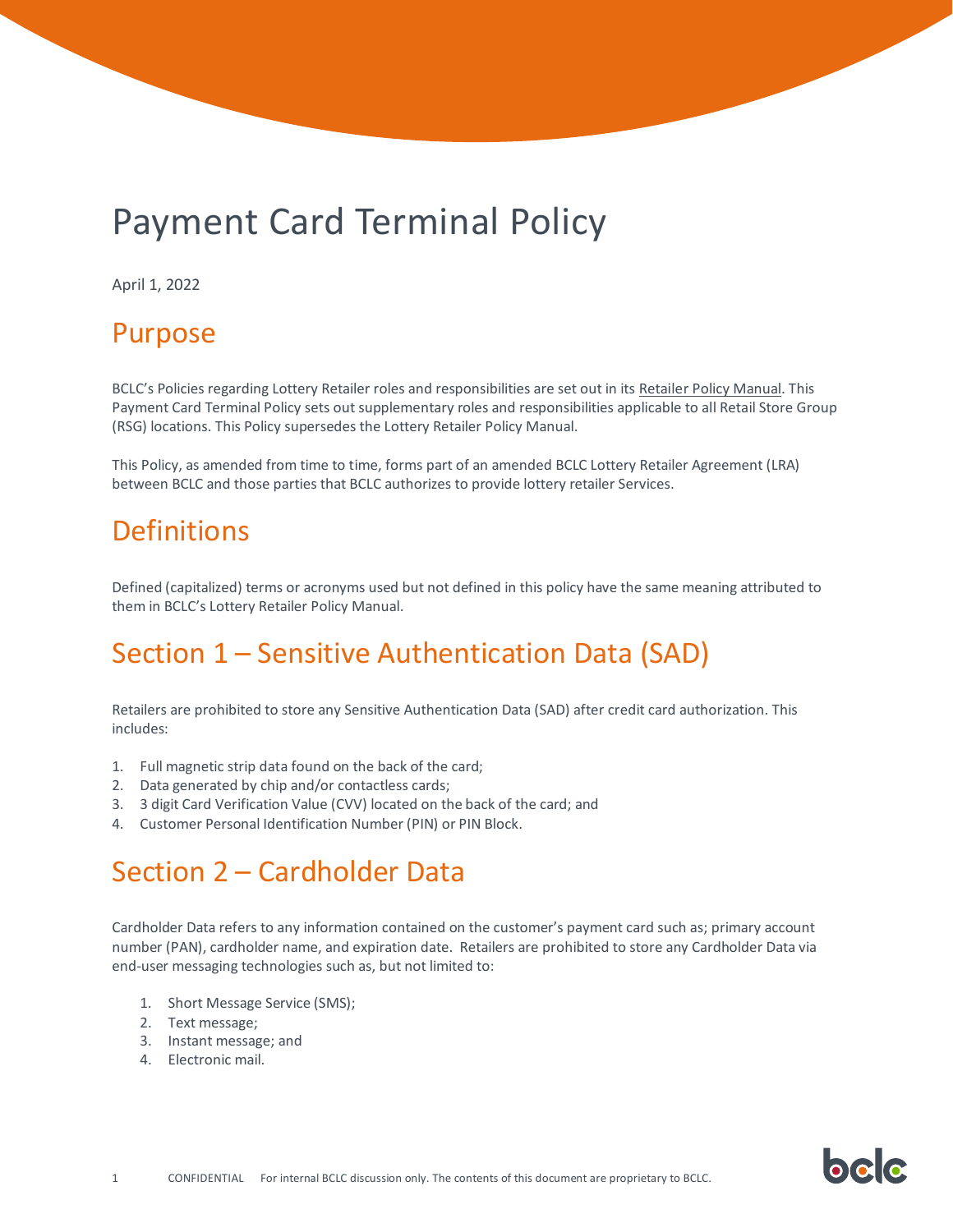## Section 3 – Payment Card Terminal Security

Retailers are prohibited to modify or alter BCLC provided network hardware and Payment Card Terminals or connect unauthorized equipment including, but not limited to:

- 1. Personal computers;
- 2. Mobile phones; and
- 3. External hard drives

Retailers are required to always keep the Payment Card Terminal in a secure location, and to perform daily inspections for signs of tampering.

Security of Payment Card Terminal;

- 1. When lottery location is closed or otherwise unattended, Payment Card Terminal must be locked in a secure location.
- 2. When lottery location is open, and while Payment Card Terminal is not in use, Payment Card Terminal must be kept out of reach of patrons and restrict public viewing of screens.

Daily inspection of Payment Card Terminal;

- 1. Verify serial number is accurate;
- 2. Check for physical tampering; and
- 3. Check for unfamiliar electronic equipment connected to Payment Terminal.

Daily inspection of cables;

- 1. Check for Key Loggers; and
- 2. Check for changes to the current cable connection.

Retailer are prohibited to using Payment Card Terminal if there are any signs of suspicious activity or signs of tampering. Retailer must report all incidents to BCLC Lottery Hotline Support 1-800-667-1649 and Moneris 1-866- 319-7450.

3rd Party Vendor;

Verify identity of third-party repair or maintenance persons prior to granting them access to your kiosk, lottery equipment and to the payment terminal. BCLC will provide notification for payment terminal upgrades; and repairs can only be initiated by Retailers.

- 1. Ask for verification of employment with the Vendor badge ID or BCLC letter.
- 2. Ensure technician remains accompanied during the time work is being done on payment terminals or other BCLC equipment.